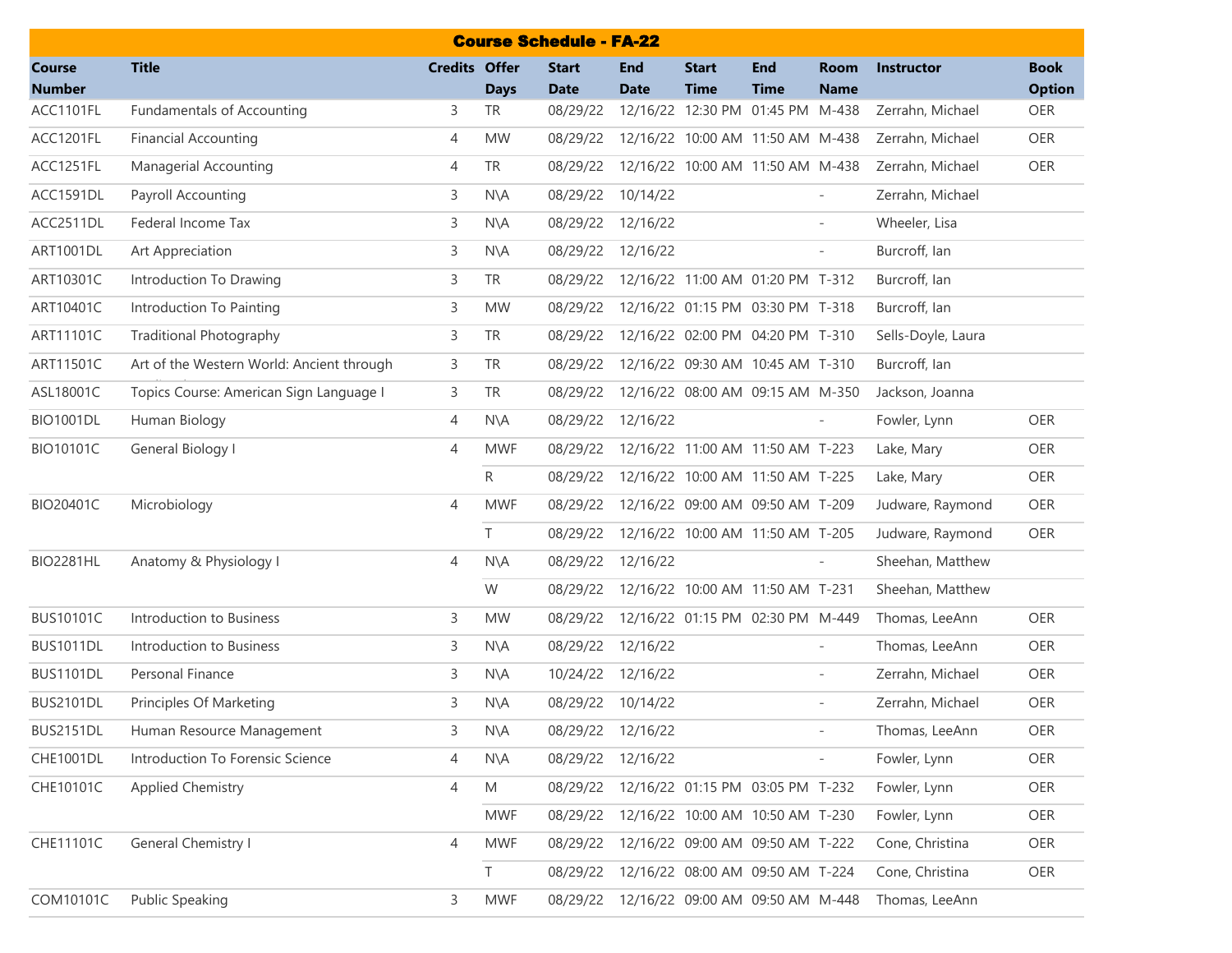| COM10102C        | <b>Public Speaking</b>                           | 3 | <b>MWF</b>     |          |                   | 08/29/22 12/16/22 11:00 AM 11:50 AM M-448 |                          | Lindsey, Gina        |     |
|------------------|--------------------------------------------------|---|----------------|----------|-------------------|-------------------------------------------|--------------------------|----------------------|-----|
| COM10103C        | Public Speaking                                  | 3 | <b>TR</b>      | 08/29/22 |                   | 12/16/22 11:00 AM 12:15 PM M-448          |                          | Lindsey, Gina        |     |
| <b>COM1011DL</b> | <b>Public Speaking</b>                           | 3 | $N\setminus A$ |          | 08/29/22 12/16/22 |                                           |                          | Thomas, LeeAnn       | OER |
| <b>CRI1011HL</b> | Introduction to Criminal Justice                 | 3 | $N\setminus A$ | 08/29/22 | 12/16/22          |                                           | $\overline{\phantom{a}}$ | Fox, Rebecca         |     |
|                  |                                                  |   | T.             |          |                   | 08/29/22 12/16/22 11:00 AM 12:15 PM M-330 |                          | Fox, Rebecca         |     |
| CRI1021HL        | Criminology                                      | 3 | $N\setminus A$ | 08/29/22 | 12/16/22          |                                           |                          | Fox, Rebecca         |     |
|                  |                                                  |   | T.             |          |                   | 08/29/22 12/16/22 12:30 PM 01:45 PM M-330 |                          | Fox, Rebecca         |     |
| CRI10301C        | Juvenile Delinquency                             | 3 | <b>MWF</b>     | 08/29/22 |                   | 12/16/22 11:00 AM 11:50 AM M-330          |                          | Fox, Rebecca         |     |
| CRI20101C        | Criminal Law                                     | 3 | <b>MWF</b>     | 08/29/22 |                   | 12/16/22 10:00 AM 10:50 AM M-330          |                          | Fox, Rebecca         |     |
| CRI20701C        | Criminal Investigation                           | 3 | <b>TR</b>      | 08/29/22 |                   | 12/16/22 09:30 AM 10:45 AM M-330          |                          | Riley, Kevin         |     |
| CSC10201C        | Introduction to Microcomputer Applications       | 3 | <b>TR</b>      | 08/29/22 |                   | 12/16/22 12:30 PM 01:45 PM A-210          |                          | Purick, Darcy        | OER |
| <b>CSC1021DL</b> | Introduction to Microcomputer Applications       | 3 | $N\setminus A$ | 08/29/22 | 12/16/22          |                                           |                          | Bibeau, Duane        | OER |
| <b>CSC1022DL</b> | Introduction to Microcomputer Applications       | 3 | $N\setminus A$ |          | 10/24/22 12/16/22 |                                           | $\overline{\phantom{a}}$ | Bibeau, Duane        | OER |
| <b>CSC1211DL</b> | Fundamental Concepts Of Computing                | 3 | $N\setminus A$ |          | 08/29/22 12/16/22 |                                           | $\sim$                   |                      | OER |
| <b>CSC1521DL</b> | Computer Security and Society                    | 3 | $N\setminus A$ |          | 08/29/22 12/16/22 |                                           | $\overline{\phantom{a}}$ | Purick, Darcy        |     |
| <b>CSC2021DL</b> | Database Systems                                 | 3 | $N\setminus A$ |          | 08/29/22 12/16/22 |                                           | $\overline{\phantom{a}}$ |                      | OER |
| <b>CSC2151DL</b> | Web Design & Programming                         | 3 | $N\setminus A$ |          | 08/29/22 12/16/22 |                                           | $\overline{\phantom{a}}$ |                      | OER |
| <b>CSC2201DL</b> | <b>Operating Systems</b>                         | 3 | $N\setminus A$ |          | 08/29/22 12/16/22 |                                           | $\overline{\phantom{a}}$ | Lawrence, Richard    |     |
| <b>CSC2251DL</b> | Computer Hardware                                | 3 | $N\setminus A$ |          | 08/29/22 12/16/22 |                                           | $\overline{\phantom{a}}$ | Lawrence, Richard    |     |
| <b>CSC2301DL</b> | Introduction To Networking                       | 3 | $N\setminus A$ |          | 08/29/22 12/16/22 |                                           | $\overline{\phantom{a}}$ | Lawrence, Richard    |     |
| CSC25040C        | Introduction to Computer Security                | 3 | W              |          |                   | 08/29/22 12/16/22 06:00 PM 08:45 PM R-    |                          | Insley, Alexander    |     |
| ECO10201C        | Principles Of Macroeconomics                     | 3 | <b>MWF</b>     |          |                   | 08/29/22 12/16/22 11:00 AM 11:50 AM M-447 |                          | Drennan, Christopher |     |
| <b>EMT11040C</b> | <b>Emergency Medical Technician Fundamentals</b> | 6 | TR             |          |                   | 09/13/22 12/16/22 06:30 PM 10:00 PM M-430 |                          | Instructor, CCWD     |     |
| <b>ENG10101C</b> | <b>English Composition</b>                       | 3 | <b>MWF</b>     |          |                   | 08/29/22 12/16/22 09:00 AM 09:50 AM T-120 |                          | Meyers, Jeffrey      | OER |
| <b>ENG10102C</b> | <b>English Composition</b>                       | 3 | <b>MWF</b>     |          |                   | 08/29/22 12/16/22 11:00 AM 11:50 AM M-307 |                          |                      | OER |
| <b>ENG10103C</b> | <b>English Composition</b>                       | 3 | <b>MWF</b>     | 08/29/22 |                   | 12/16/22 01:15 PM 02:05 PM M-307          |                          |                      | OER |
| <b>ENG10104C</b> | <b>English Composition</b>                       | 3 | <b>TR</b>      | 08/29/22 |                   | 12/16/22 08:00 AM 09:15 AM M-307          |                          | Brown, Lydia         | OER |
| <b>ENG10105C</b> | <b>English Composition</b>                       | 3 | <b>TR</b>      | 08/29/22 |                   | 12/16/22 11:00 AM 12:15 PM M-307          |                          | Brown, Lydia         | OER |
| <b>ENG10106C</b> | <b>English Composition</b>                       | 3 | <b>TR</b>      | 08/29/22 |                   | 12/16/22 09:30 AM 10:45 PM M-307          |                          | Ostroski, Megan      | OER |
| <b>ENG1011DL</b> | <b>English Composition</b>                       | 3 | $N\setminus A$ | 08/29/22 | 12/16/22          |                                           | $\overline{\phantom{0}}$ | Jackson, Joanna      |     |
| <b>ENG1012DL</b> | English Composition                              | 3 | N\A            | 08/29/22 | 12/16/22          |                                           | $\overline{\phantom{a}}$ | Meyers, Jeffrey      | OER |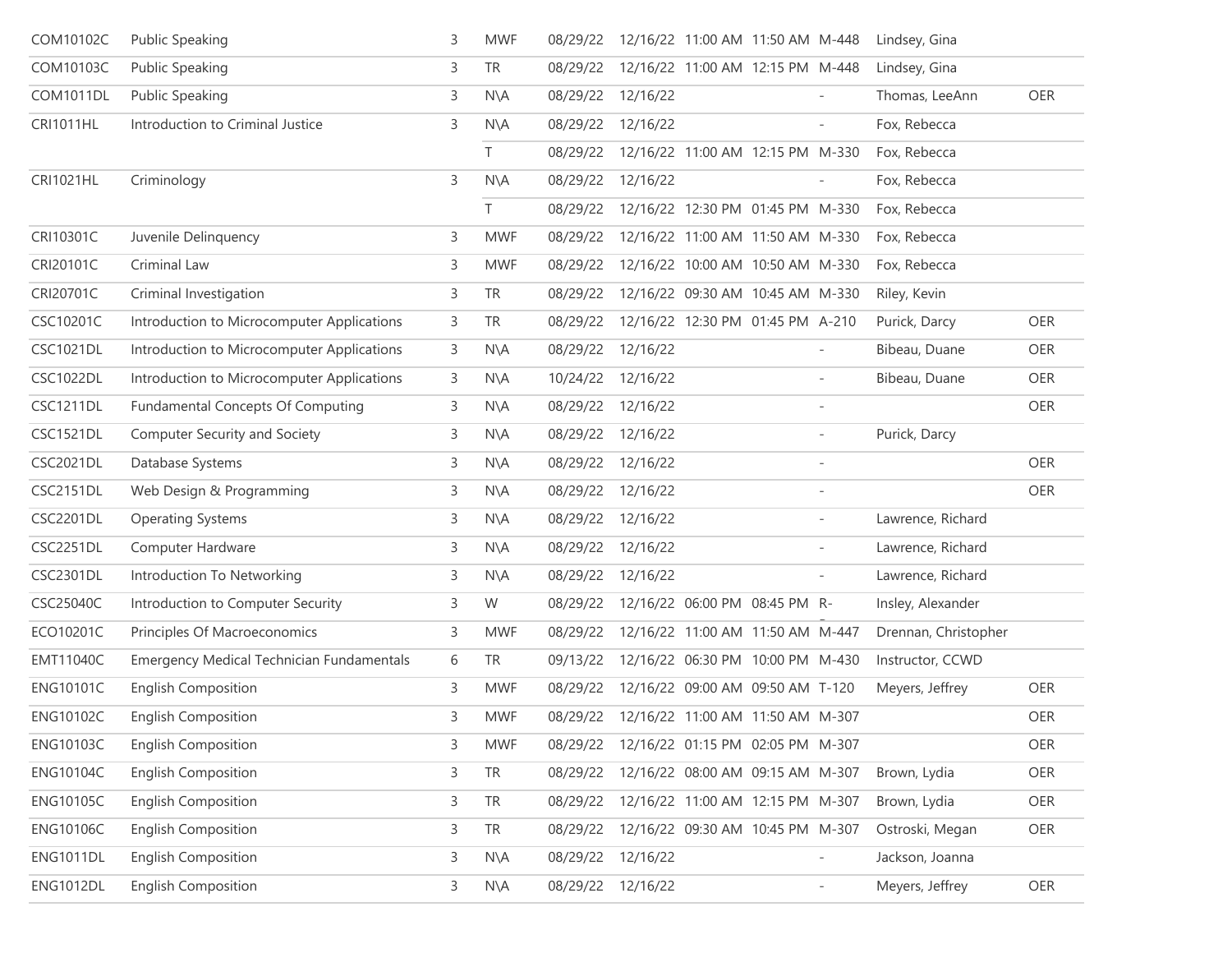| <b>ENG101S01C</b> | College Composition with Supplemental         | 6              | <b>MWF</b>     | 08/29/22 |          | 12/16/22 09:00 AM 09:50 AM T-120  |                          | Meyers, Jeffrey      | <b>OER</b> |
|-------------------|-----------------------------------------------|----------------|----------------|----------|----------|-----------------------------------|--------------------------|----------------------|------------|
|                   | Instruction                                   |                | <b>MWF</b>     | 08/29/22 |          | 12/16/22 10:00 AM 10:50 AM T-120  |                          | Meyers, Jeffrey      | <b>OER</b> |
| <b>ENG101S04C</b> | College Composition with Supplemental         | 6              | <b>TR</b>      | 08/29/22 |          | 12/16/22 08:00 AM 09:15 AM M-307  |                          | Brown, Lydia         | OER        |
|                   | Instruction                                   |                | <b>TR</b>      | 08/29/22 |          | 12/16/22 09:30 AM 10:45 AM M-314  |                          | Brown, Lydia         | <b>OER</b> |
| <b>ENG101S06C</b> | College Composition with Supplemental         | 6              | <b>TR</b>      | 08/29/22 |          | 12/16/22 09:30 AM 10:45 AM M-307  |                          | Ostroski, Megan      | <b>OER</b> |
|                   | Instruction                                   |                | <b>TR</b>      | 08/29/22 |          | 12/16/22 11:00 AM 12:15 PM M-314  |                          | Ostroski, Megan      | OER        |
| ENG101S1DL        | College Composition with Supplemental         | 6              | $N\setminus A$ | 08/29/22 | 12/16/22 |                                   |                          | Jackson, Joanna      |            |
| <b>ENG10201C</b>  | Literature & Composition                      | 3              | <b>TR</b>      | 08/29/22 |          | 12/16/22 09:30 AM 10:45 AM M-324  |                          | Goyette, Carey       |            |
| <b>ENG1021DL</b>  | Literature & Composition                      | 3              | $N\setminus A$ | 08/29/22 | 12/16/22 |                                   |                          | Jackson, Joanna      |            |
| <b>ENG1021HL</b>  | Literature & Composition                      | 3              | T.             | 08/29/22 |          | 12/16/22 11:00 AM 12:15 PM M-324  |                          | Goyette, Carey       |            |
| <b>ENG2061DL</b>  | Introduction To Newswriting                   | 3              | $N\setminus A$ | 08/29/22 | 12/16/22 |                                   |                          | Meyers, Jeffrey      |            |
| <b>ENG23501C</b>  | <b>Technical Writing</b>                      | 3              | <b>MW</b>      | 08/29/22 |          | 12/16/22 01:15 PM 02:30 PM T-120  |                          | Meyers, Jeffrey      | <b>OER</b> |
| ENG2351DL         | <b>Technical Writing</b>                      | 3              | $N\setminus A$ | 08/29/22 | 12/16/22 |                                   |                          | Meyers, Jeffrey      | <b>OER</b> |
| <b>ENV10101C</b>  | <b>Environmental Science</b>                  | $\overline{4}$ | <b>MWF</b>     | 08/29/22 |          | 12/16/22 01:15 PM 02:05 PM T-222  |                          | Lake, Mary           | <b>OER</b> |
|                   |                                               |                | T              | 08/29/22 |          | 12/16/22 10:00 AM 11:50 AM M-431  |                          | Lake, Mary           | OER        |
| ETE1011HL         | <b>Electrical Circuits I</b>                  | $\overline{4}$ | F              | 08/29/22 |          | 12/16/22 10:00 AM 11:50 AM A-111  |                          | Lawrence, Richard    |            |
|                   |                                               |                | N\A            | 08/29/22 | 12/16/22 |                                   |                          | Lawrence, Richard    |            |
| ETE1061HL         | Photovoltaic Systems Theory & Design          | 3              | $N\setminus A$ | 08/29/22 | 12/16/22 |                                   | $\overline{\phantom{a}}$ | Buffett, Scott       |            |
|                   |                                               |                | W              | 08/29/22 |          | 12/16/22 05:30 PM 07:20 PM A-103b |                          | Buffett, Scott       |            |
| ETE20701C         | Microcontroller Fundamentals                  | 4              | R              | 08/29/22 |          | 12/16/22 12:00 PM 04:20 PM A-111  |                          | Lawrence, Richard    |            |
| FCS10101C         | Foundations for College Success               | 3              | <b>MWF</b>     | 08/29/22 |          | 12/16/22 09:00 AM 09:50 AM T-230  |                          | Fowler, Lynn         |            |
| <b>FCS1011DL</b>  | Foundations for College Success               | 3              | $N\setminus A$ | 08/29/22 | 12/16/22 |                                   | $\overline{\phantom{a}}$ | LaDuke, Patricia     |            |
| GWS10101C         | Introduction to Gender and Women's Studies    | 3              | <b>MWF</b>     | 08/29/22 |          | 12/16/22 01:15 PM 02:05 PM M-448  |                          | Lindsey, Gina        |            |
| HIS10101C         | History Of Early America                      | 3              | <b>TR</b>      | 08/29/22 |          | 12/16/22 11:00 AM 12:15 PM M-357  |                          | Mandeville, Tom      |            |
| <b>HIS1011DL</b>  | History Of Early America                      | 3              | $N\setminus A$ | 08/29/22 | 12/16/22 |                                   |                          | Mandeville, Tom      |            |
| HIS10201C         | History Of Modern America                     | 3              | TR             | 08/29/22 |          | 12/16/22 12:30 PM 01:45 PM M-357  |                          | Mandeville, Tom      |            |
| <b>HIS1211DL</b>  | Origins Of Western Civilization               | 3              | $N\setminus A$ | 08/29/22 | 12/16/22 |                                   |                          | Drennan, Christopher |            |
| HIS12201C         | Western Civilization In the Modern Era        | 3              | <b>MWF</b>     | 08/29/22 |          | 12/16/22 10:00 AM 10:50 AM M-447  |                          | Drennan, Christopher |            |
| <b>HIS1321DL</b>  | History Of The Modern World                   | 3              | N\A            | 08/29/22 | 12/16/22 |                                   |                          | Drennan, Christopher |            |
| HIS20301C         | Honors: History of the Champlain Valley 1609- | 3              | W              | 08/29/22 |          | 12/16/22 12:00 PM 06:00 PM -      |                          | Mandeville, Tom      |            |
| <b>HSM1121DL</b>  | Issues in Long Term Care                      | 3              | N\A            | 08/29/22 | 12/16/22 |                                   | $\overline{\phantom{a}}$ | Evens, Katrina       | OER        |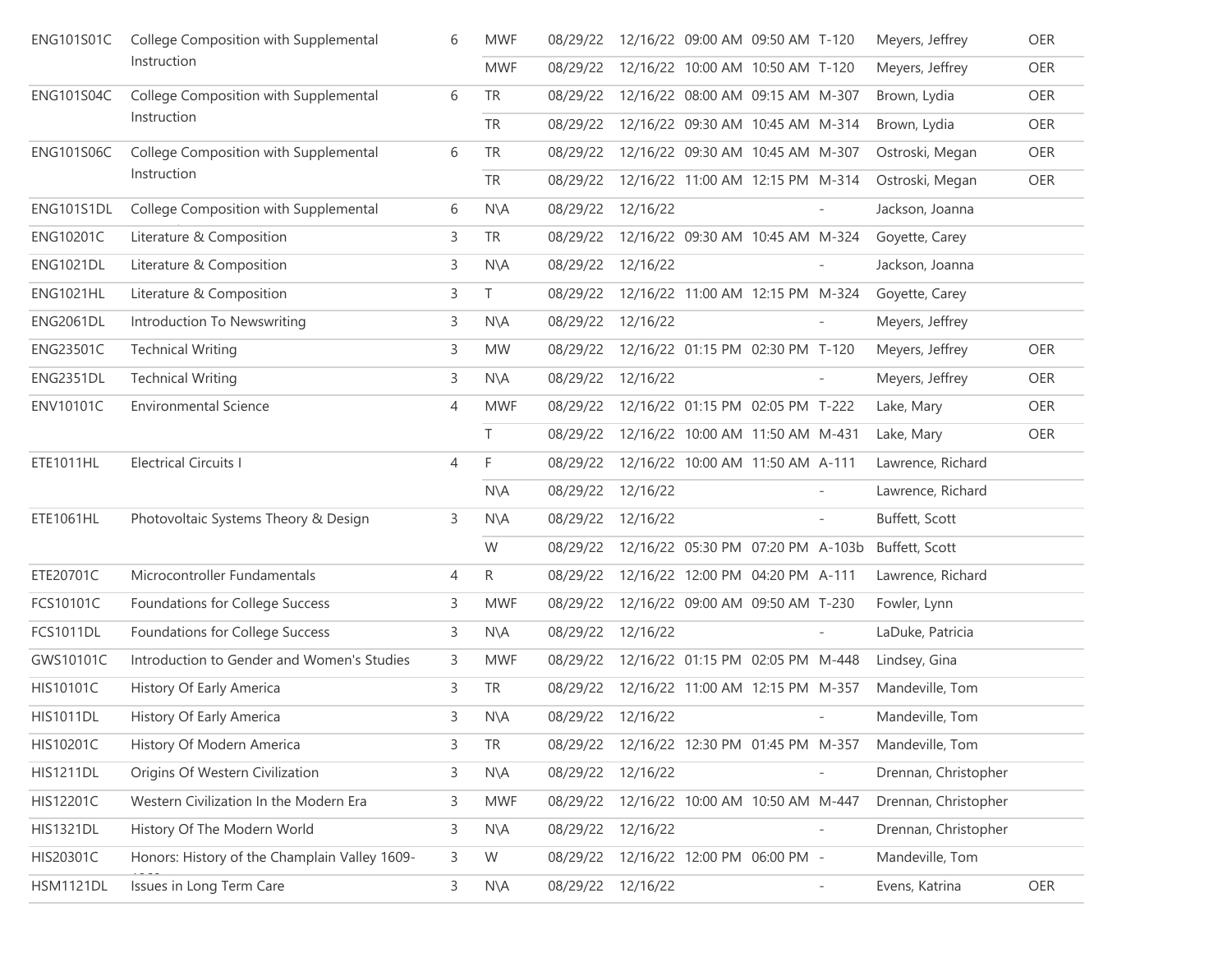| <b>HUS10115C</b> | Introduction To Human Services           | 3                         | <b>MTWR</b>    | 08/29/22 |                                           | 10/14/22 04:30 PM 05:45 PM R-    |                          | Coughlin, Denise     |     |
|------------------|------------------------------------------|---------------------------|----------------|----------|-------------------------------------------|----------------------------------|--------------------------|----------------------|-----|
| <b>HUS10515C</b> | Introduction To Basic Counseling Skills  | 3                         | <b>MW</b>      | 10/24/22 |                                           | 12/16/22 04:30 PM 05:45 PM R-    |                          | Coughlin, Denise     |     |
| <b>HUS10840C</b> | Foundations for the Chemical Dependency  | 3                         | $\top$         | 08/29/22 |                                           | 12/16/22 06:00 PM 08:45 PM R-    |                          | Baughman, Mary Ellen |     |
| <b>HUS17540C</b> | Ethics of Chemical Dependency Counseling | 3                         | W              | 08/29/22 |                                           | 12/16/22 06:00 PM 08:45 PM R-    |                          | Coughlin, Denise     |     |
| <b>HUS20640C</b> | Group Skills For Human Services          | 3                         | M              | 08/29/22 |                                           | 12/16/22 06:00 PM 08:45 PM R-    |                          | Baughman, Mary Ellen |     |
| HUS21040C        | Identification, Diagnosis, & Treatment   | 3                         | R              | 08/29/22 |                                           | 12/16/22 06:00 PM 08:45 PM R-    |                          | Baughman, Mary Ellen |     |
| ICE10140C        | Residential Electrical and Wiring        | 6                         | TR             | 08/29/22 |                                           | 12/16/22 05:30 PM 08:15 PM T-125 |                          | Wenzel, Paul         |     |
| ICE10240C        | <b>Electrical Blueprint Reading</b>      | $\mathsf{2}^{\mathsf{2}}$ | <b>MW</b>      | 08/29/22 |                                           | 12/16/22 04:15 PM 05:05 PM T-125 |                          | Buffett, Scott       |     |
| ICE20340C        | Alarms and Special Systems               | 3                         | M              | 08/29/22 |                                           | 12/16/22 05:30 PM 08:15 PM T-125 |                          | Wenzel, Paul         |     |
| LIB1011DL        | Library Research Skills                  | $\mathbf{1}$              | $N\setminus A$ | 08/29/22 | 10/14/22                                  |                                  |                          | Meyers, Jeffrey      | OER |
| MAT09801C        | Pre-Algebra                              | 3                         | <b>MWF</b>     | 08/29/22 |                                           | 12/16/22 11:00 AM 11:50 AM M-436 |                          | Hanson, Julie        |     |
| MAT09840C        | Pre-Algebra                              | 3                         | <b>MW</b>      | 08/29/22 |                                           | 12/16/22 06:00 PM 07:15 PM M-328 |                          | Laundrie, Elizabeth  |     |
| MAT098S01C       | Pre-Algebra Supplemental Instruction     | 4                         | <b>MWF</b>     | 08/29/22 |                                           | 12/16/22 11:00 AM 11:50 AM M-436 |                          | Hanson, Julie        |     |
|                  |                                          |                           | R              | 08/29/22 |                                           | 12/16/22 11:00 AM 11:50 AM M-436 |                          | Hanson, Julie        |     |
| MAT098S40C       | Pre-Algebra Supplemental Instruction     | 4                         | <b>MW</b>      | 08/29/22 |                                           | 12/16/22 06:00 PM 07:15 PM M-328 |                          | Laundrie, Elizabeth  |     |
|                  |                                          |                           | W              | 08/29/22 |                                           | 12/16/22 05:00 PM 05:50 PM M-328 |                          | Laundrie, Elizabeth  |     |
| MAT10001C        | Introductory Algebra                     | 4                         | <b>MTWR</b>    | 08/29/22 |                                           | 12/16/22 10:00 AM 10:50 AM M-341 |                          | Barnaby, Angela      |     |
| <b>MAT1001DL</b> | Introductory Algebra                     | 4                         | $N\setminus A$ | 08/29/22 | 12/16/22                                  |                                  |                          | Barnaby, Angela      |     |
| MAT100Q01C       | Quantitative Literacy I                  | 4                         | <b>MW</b>      | 08/29/22 |                                           | 12/16/22 01:15 PM 03:05 PM M-436 |                          | Hanson, Julie        |     |
| MAT101Q01C       | Quantitative Literacy II                 | 3                         | <b>MWF</b>     | 08/29/22 |                                           | 12/16/22 09:00 AM 09:50 AM M-436 |                          | Hanson, Julie        |     |
| <b>MAT1031DL</b> | <b>Finite Mathematics</b>                | 3                         | $N\setminus A$ |          | 08/29/22 12/16/22                         |                                  |                          | Lynch, Donna         | OER |
| MAT1041FL        | College Algebra With Trigonometry I      | 4                         | <b>MTWR</b>    | 08/29/22 | 12/16/22 11:00 AM 11:50 AM M-341          |                                  |                          | Barnaby, Angela      |     |
| MAT1051FL        | <b>Technical Mathematics I</b>           | 4                         | $N\setminus A$ |          | 08/29/22 12/16/22                         |                                  |                          | Courson, Maggie      |     |
|                  |                                          |                           | TR             |          | 08/29/22 12/16/22 10:00 AM 11:50 AM M-328 |                                  |                          | Courson, Maggie      |     |
| MAT16101C        | <b>Elementary Statistics</b>             | 3                         | <b>TR</b>      |          | 08/29/22 12/16/22 12:30 PM 01:45 PM M-436 |                                  |                          | Hanson, Julie        |     |
| MAT1611DL        | <b>Elementary Statistics</b>             | 3                         | $N\setminus A$ |          | 08/29/22 12/16/22                         |                                  | $\overline{\phantom{a}}$ | Hanson, Julie        |     |
| MAT2041FL        | College Algebra With Trigonometry II     | 4                         | MW             | 08/29/22 |                                           | 12/16/22 10:00 AM 11:50 AM M-328 |                          | Courson, Maggie      |     |
| MAT21501C        | <b>Calculus For Business Students</b>    | 4                         | <b>MTWR</b>    | 08/29/22 |                                           | 12/16/22 09:00 AM 09:50 AM M-341 |                          | Barnaby, Angela      |     |
| MEC1001DL        | Introduction to Engineering Technology   | 3                         | $N\setminus A$ | 08/29/22 | 12/16/22                                  |                                  | $\overline{\phantom{a}}$ | Bibeau, Duane        |     |
| MEC2041HL        | <b>Manufacturing Processes</b>           | 3                         | F              | 08/29/22 |                                           | 12/16/22 12:00 PM 08:00 PM A-210 |                          | Bibeau, Duane        |     |
|                  |                                          |                           | N\A            |          | 08/29/22 12/16/22                         |                                  | $\overline{\phantom{a}}$ | Bibeau, Duane        |     |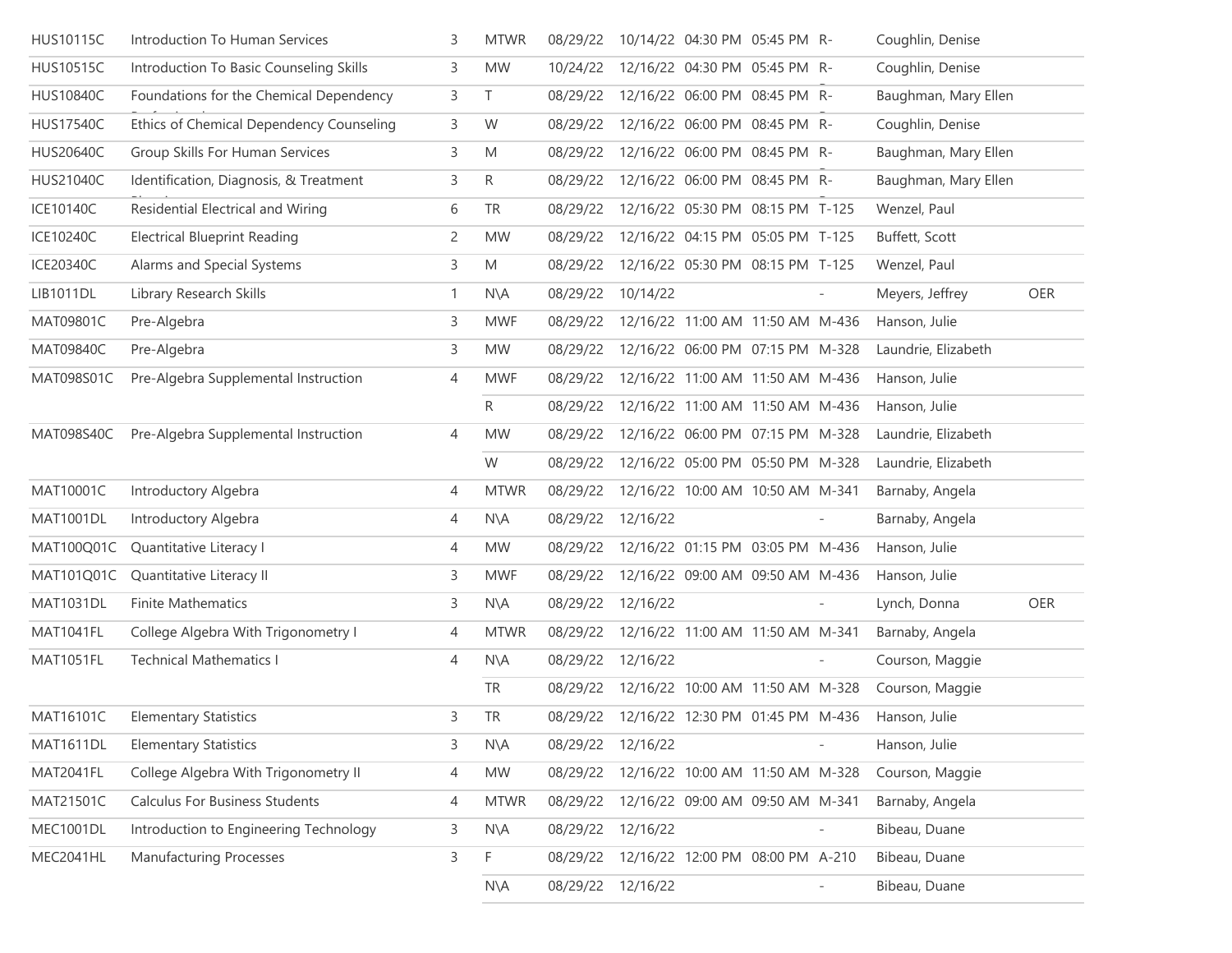|                  |                                   |   | S              | 08/29/22 12/16/22 08:00 AM 04:00 PM A-210 |  |                          | Bibeau, Duane                                                                 |
|------------------|-----------------------------------|---|----------------|-------------------------------------------|--|--------------------------|-------------------------------------------------------------------------------|
|                  |                                   |   | U              | 08/29/22 12/16/22 08:00 AM 04:00 PM A-210 |  |                          | Bibeau, Duane                                                                 |
|                  |                                   |   |                |                                           |  |                          | MEC 204-1HL lectures are fully online throughout the term                     |
|                  |                                   |   |                |                                           |  |                          | Students meet on campus for labs on: 9/30 - 10/2, 11/4 - 11/6, & 12/9 - 12/11 |
| MEC2061HL        | Principles of Fluid Power Systems | 3 | F              |                                           |  |                          | 08/29/22 12/16/22 12:00 PM 04:00 PM A-103b Bibeau, Duane                      |
|                  |                                   |   | N\A            | 08/29/22 12/16/22                         |  | $\overline{\phantom{a}}$ | Bibeau, Duane                                                                 |
|                  |                                   |   | S              |                                           |  |                          | 08/29/22 12/16/22 08:00 AM 04:00 PM A-103b Bibeau, Duane                      |
|                  |                                   |   | U              |                                           |  |                          | 08/29/22 12/16/22 08:00 AM 04:00 PM A-103b Bibeau, Duane                      |
|                  |                                   |   |                |                                           |  |                          | MEC 206-1HL lectures are fully online throughout the term                     |
|                  |                                   |   |                |                                           |  |                          | Students meet on campus for labs on: 9/30 - 10/2, 11/4 - 11/6, & 12/9 - 12/11 |
| MEC2171HL        | Instrumentation                   | 3 | F.             |                                           |  |                          | 08/29/22 12/16/22 12:00 PM 04:00 PM A-103b Bibeau, Duane                      |
|                  |                                   |   | N\A            | 08/29/22 12/16/22                         |  | $\overline{\phantom{a}}$ | Bibeau, Duane                                                                 |
|                  |                                   |   | S              |                                           |  |                          | 08/29/22 12/16/22 08:00 AM 04:00 PM A-103b Bibeau, Duane                      |
|                  |                                   |   | U              |                                           |  |                          | 08/29/22 12/16/22 08:00 AM 04:00 PM A-103b Bibeau, Duane                      |
|                  |                                   |   |                |                                           |  |                          | MEC 217-1HL lectures are fully online throughout the term                     |
|                  |                                   |   |                |                                           |  |                          | Students meet on campus for labs on: 9/30 - 10/2, 11/4 - 11/6, & 12/9 - 12/11 |
| MEC2221HL        | Programmable Logic Controllers    | 3 | F              |                                           |  |                          | 08/29/22 12/16/22 12:00 PM 04:00 PM A-103b Buffett, Scott                     |
|                  |                                   |   | $N\setminus A$ | 08/29/22 12/16/22                         |  | $\overline{a}$           | Buffett, Scott                                                                |
|                  |                                   |   | S              |                                           |  |                          | 08/29/22 12/16/22 08:00 AM 04:00 PM A-103b Buffett, Scott                     |
|                  |                                   |   | U              |                                           |  |                          | 08/29/22 12/16/22 08:00 AM 04:00 PM A-103b Buffett, Scott                     |
|                  |                                   |   |                |                                           |  |                          | MEC 222-1HL lectures are fully online throughout the term                     |
|                  |                                   |   |                |                                           |  |                          | Students meet on campus for labs on: 9/30 - 10/2, 11/4 - 11/6, & 12/9 - 12/11 |
| MEC2281HL        | Robotics and Automated Controls   | 3 | F              |                                           |  |                          | 08/29/22 12/16/22 12:00 PM 04:00 PM A-103b Bibeau, Duane                      |
|                  |                                   |   | $N\setminus A$ | 08/29/22 12/16/22                         |  |                          | Bibeau, Duane                                                                 |
|                  |                                   |   | S              |                                           |  |                          | 08/29/22 12/16/22 08:00 AM 04:00 PM A-103b Bibeau, Duane                      |
|                  |                                   |   | U              |                                           |  |                          | 08/29/22 12/16/22 08:00 AM 04:00 PM A-103b Bibeau, Duane                      |
|                  |                                   |   |                |                                           |  |                          | MEC 228-1HL lectures are fully online throughout the term                     |
|                  |                                   |   |                |                                           |  |                          | Students meet on campus for labs on: 9/30 - 10/2, 11/4 - 11/6, & 12/9 - 12/11 |
| MSM23901C        | Art Of The Film                   | 3 | <b>MW</b>      | 08/29/22 12/16/22 02:15 PM 03:30 PM M-105 |  |                          | Lindsey, Gina                                                                 |
| <b>NUR10301C</b> | <b>Fundamentals Of Nursing</b>    | 7 | R              | 08/29/22 12/16/22 08:00 AM 09:50 AM T-110 |  |                          | Robinson, Lori                                                                |
|                  |                                   |   | RF.            | 08/29/22 12/16/22 10:00 AM 11:35 AM T-110 |  |                          | Robinson, Lori                                                                |
|                  |                                   |   |                |                                           |  |                          |                                                                               |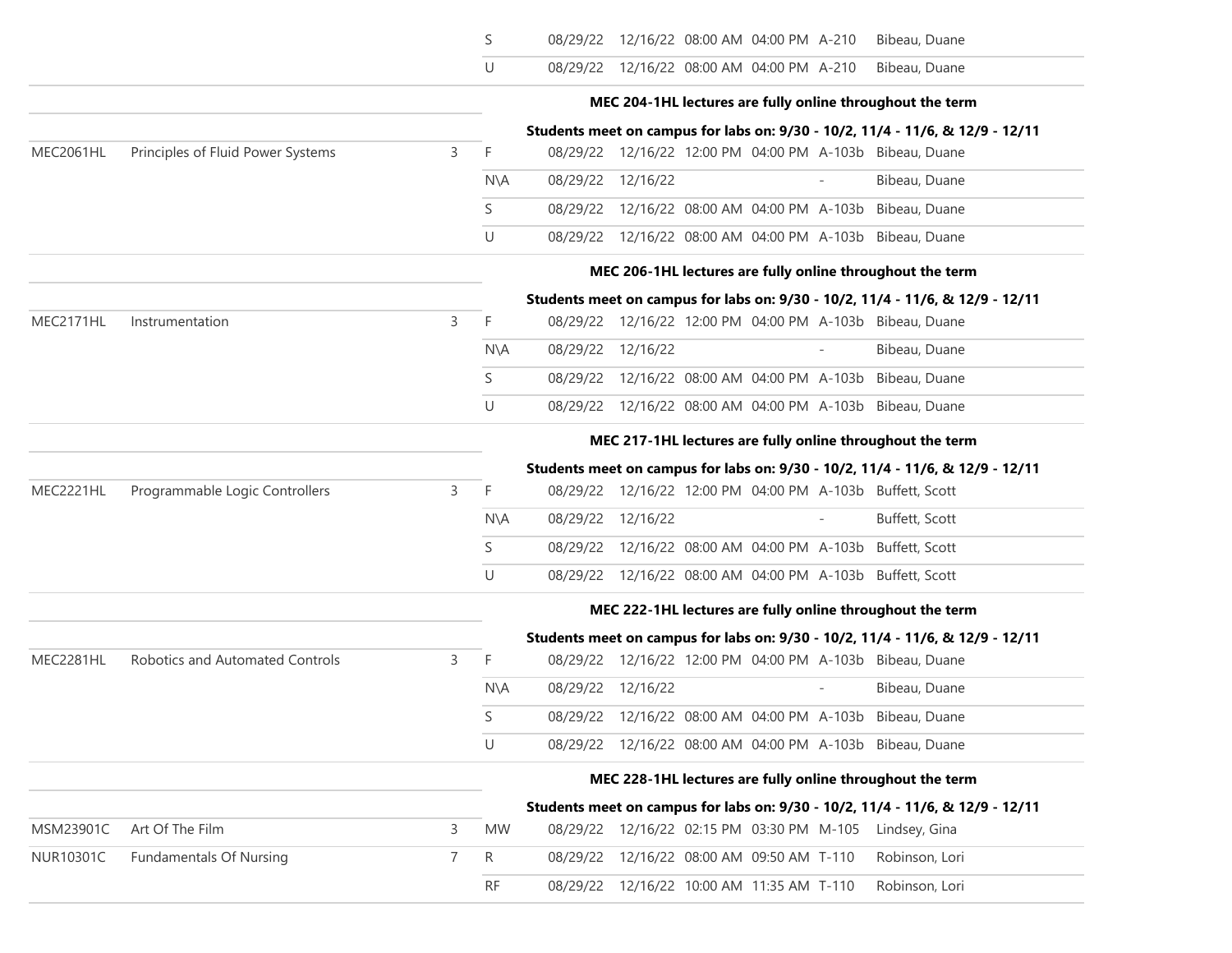| <b>NUR1061DL</b> | <b>Medical Terminology</b>       | 1 | $N\setminus A$ | 08/29/22 | 10/14/22                                   |                                  |                          | Maille, Dawn                                              | OER |
|------------------|----------------------------------|---|----------------|----------|--------------------------------------------|----------------------------------|--------------------------|-----------------------------------------------------------|-----|
| NUR20101C        | Medical/Surgical Nursing II      | 5 | M              | 08/29/22 |                                            | 12/16/22 10:00 AM 11:50 AM M-105 |                          | Mitchell, Cathy                                           |     |
|                  |                                  |   | M              |          | 08/29/22 12/16/22 01:00 PM 01:50 PM M-105  |                                  |                          | Mitchell, Cathy                                           |     |
| NUR20201C        | Mental Health Nursing            | 4 | F              | 08/29/22 |                                            | 12/16/22 10:00 AM 11:50 AM M-105 |                          | Bolster, Margaret                                         |     |
|                  |                                  |   | F.             | 08/29/22 |                                            | 12/16/22 01:00 PM 02:35 PM M-105 |                          | Bolster, Margaret                                         |     |
| PHY1111HL        | <b>General Physics I</b>         | 4 | F              | 08/29/22 |                                            | 12/16/22 02:00 PM 03:55 PM T-204 |                          | Azarkadeh, Chahbaz                                        | OER |
|                  |                                  |   | $N\setminus A$ | 08/29/22 | 12/16/22                                   |                                  |                          | Azarkadeh, Chahbaz                                        | OER |
| <b>PSC1001DL</b> | Government & Politics In America | 3 | $N\setminus A$ | 08/29/22 | 12/16/22                                   |                                  | $\overline{\phantom{a}}$ | Mandeville, Tom                                           |     |
| PSY10101C        | Introduction To Psychology       | 3 | <b>MWF</b>     | 08/29/22 |                                            | 12/16/22 10:00 AM 10:50 AM M-340 |                          | Cone, Jarrod                                              |     |
| PSY10102C        | Introduction To Psychology       | 3 | <b>TR</b>      | 08/29/22 |                                            | 12/16/22 11:00 AM 12:15 PM M-340 |                          | Cone, Jarrod                                              |     |
| <b>PSY1011DL</b> | Introduction To Psychology       | 3 | $N\setminus A$ | 08/29/22 | 12/16/22                                   |                                  | $\overline{\phantom{a}}$ | Cone, Jarrod                                              | OER |
| <b>PSY2301DL</b> | Human Development                | 3 | $N\setminus A$ | 08/29/22 | 12/16/22                                   |                                  | $\overline{\phantom{a}}$ | Cone, Jarrod                                              |     |
| PSY24001C        | Social Psychology                | 3 | <b>TR</b>      | 08/29/22 |                                            | 12/16/22 09:30 AM 10:45 AM M-340 |                          | Cone, Jarrod                                              |     |
| PSY24701C        | Human Sexuality                  | 3 | <b>TR</b>      | 08/29/22 |                                            | 12/16/22 12:30 PM 01:45 PM M-340 |                          | Cone, Jarrod                                              |     |
| RDG09501C        | Reading Foundations              | 3 | <b>TR</b>      | 08/29/22 |                                            | 12/16/22 12:30 PM 01:45 PM M-324 |                          | Lindsey, Gina                                             |     |
| RDG0951DL        | Reading Foundations              | 3 | $N\setminus A$ | 08/29/22 | 12/16/22                                   |                                  |                          | Goyette, Carey                                            |     |
| RDG0951HL        | Reading Foundations              | 3 | T              | 08/29/22 |                                            | 12/16/22 09:30 AM 10:45 AM M-309 |                          | Jackson, Joanna                                           |     |
| SCI11014C        | Foundational Skills in Science   | 1 | R              | 08/29/22 |                                            | 10/14/22 12:00 PM 01:50 PM T-224 |                          | Lake, Mary                                                | OER |
| SOC10102C        | Introduction To Sociology        | 3 | <b>MWF</b>     | 08/29/22 |                                            | 12/16/22 01:15 PM 02:05 PM R-    |                          | Coughlin, Denise                                          |     |
| SOC10103C        | Introduction To Sociology        | 3 | TR             | 08/29/22 |                                            | 12/16/22 02:00 PM 03:15 PM M-461 |                          | Sabin, Stanley                                            |     |
| SOC1011DL        | Introduction To Sociology        | 3 | $N\setminus A$ | 08/29/22 | 12/16/22                                   |                                  |                          | Coughlin, Denise                                          |     |
| SOC20201C        | Sport in Society                 | 3 | <b>TR</b>      | 08/29/22 |                                            | 12/16/22 12:30 PM 01:45 PM M-350 |                          | Dixon, Donna                                              |     |
| SPA10101C        | Elementary Spanish I             | 3 | <b>MWF</b>     | 08/29/22 |                                            | 10/14/22 10:00 AM 12:00 PM M-453 |                          | Madan, Carlos                                             |     |
| SPA10201C        | <b>Elementary Spanish II</b>     | 3 | <b>MWF</b>     | 10/26/22 |                                            | 12/16/22 10:00 AM 12:00 PM M-453 |                          | Madan, Carlos                                             |     |
| <b>WTT1011DL</b> | Introduction to Wind Energy      | 3 | $N\setminus A$ |          | 08/29/22 12/16/22                          |                                  |                          | Buffett, Scott                                            |     |
| WTT1021HL        | Wind Turbine Mechanical Systems  | 3 | F.             |          |                                            |                                  |                          | 08/29/22 12/16/22 12:00 PM 04:00 PM A-103a Buffett, Scott |     |
|                  |                                  |   | $N\setminus A$ | 08/29/22 | 12/16/22                                   |                                  |                          | Buffett, Scott                                            |     |
|                  |                                  |   | S              |          | 08/29/22 12/16/22 08:00 AM 04:00 PM A-103a |                                  |                          | Buffett, Scott                                            |     |
|                  |                                  |   | U              |          |                                            |                                  |                          | 08/29/22 12/16/22 08:00 AM 04:00 PM A-103a Buffett, Scott |     |
|                  |                                  |   |                |          |                                            |                                  |                          |                                                           |     |

**WTT 102-1HL lectures are fully online throughout the term**

**Students meet on campus for labs on: 9/30 - 10/2, 11/4 - 11/6, & 12/9 - 12/11**